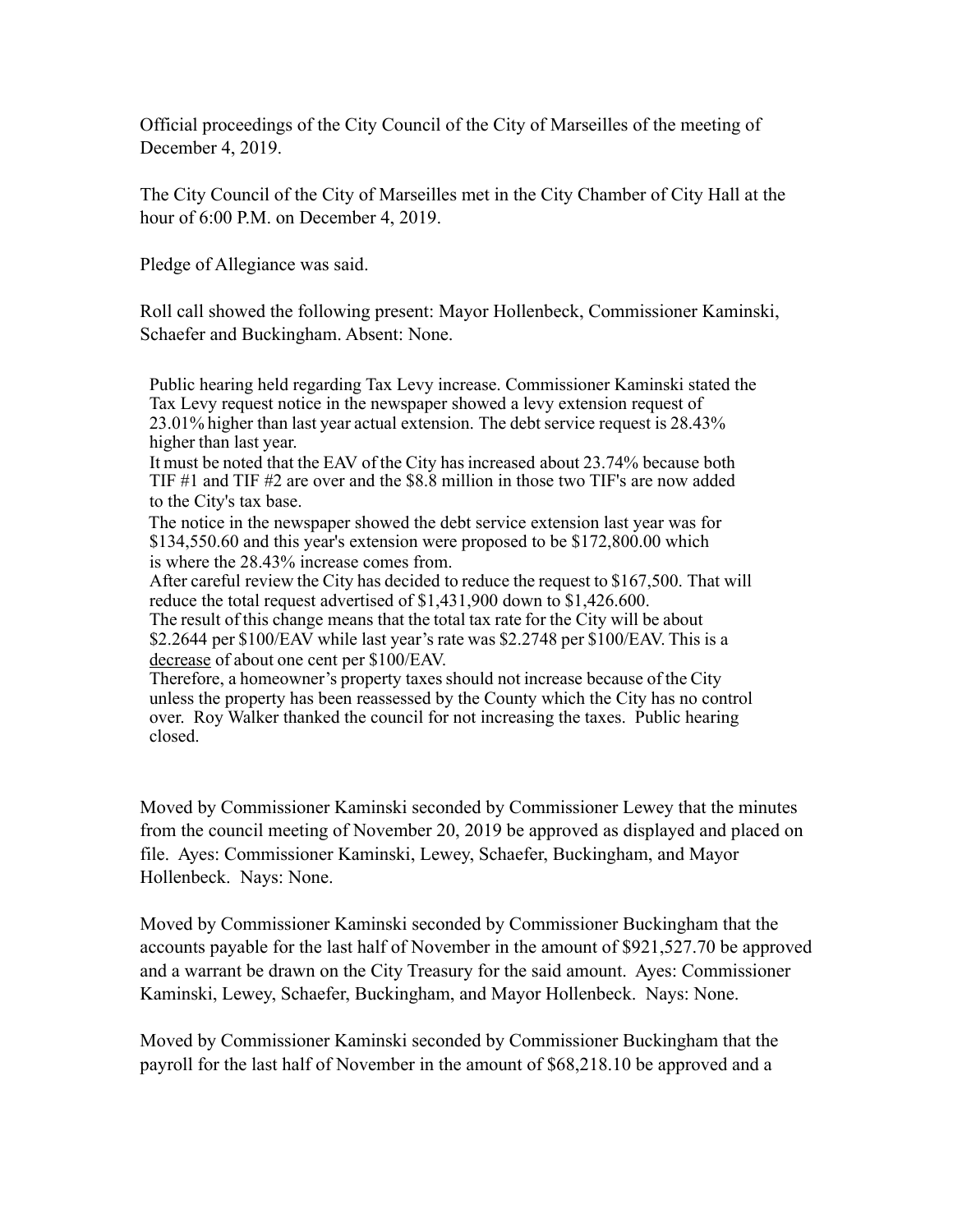warrant be drawn on the City Treasury for said amount. Ayes: Commissioner Kaminski, Lewey, Schaefer, Buckingham, and Mayor Hollenbeck. Nays: None.

Moved by Commissioner Kaminski seconded by Commissioner Buckingham that Tax Levy Ordinance 2019-2020 be placed on file. Ayes: Commissioner Kaminski, Lewey, Schaefer, Buckingham, and Mayor Hollenbeck. Nays: None.

Moved by Mayor Hollenbeck seconded by Commissioner Schaefer that the reimbursement payment to Marseilles Elementary School in the amount of \$65,762.00 paid out of TIF 1 be approved. Ayes: Commissioner Kaminski, Lewey, Schaefer, Buckingham, and Mayor Hollenbeck. Nays: None.

Moved by Commissioner Schaefer seconded by Commissioner Kaminski that the bid for Pearl Street improvement drainage at Bluff Street be approved. Ayes: Commissioner Kaminski, Lewey, Schaefer, Buckingham, and Mayor Hollenbeck. Nays: None.

Moved by Commissioner Schaefer seconded by Commissioner Buckingham that the bid for 682 & 704 East Bluff Street drainage improvement be approved. Ayes: Commissioner Kaminski, Lewey, Schaefer, Buckingham, and Mayor Hollenbeck. Nays: None.

Moved by Commissioner Lewey seconded by Commissioner Kaminski that the home business license for Julie Baudino DBA From Hair and Beyond be approved. Ayes: Commissioner Kaminski, Lewey, Schaefer, Buckingham, and Mayor Hollenbeck. Nays: None.

Moved by Mayor Hollenbeck seconded by Commissioner Buckingham that Ordinance 1729, an ordinance accepting bid and approving sale of improved property at 419 East Bluff Street be adopted. Ayes: Commissioner Kaminski, Lewey, Schaefer, Buckingham, and Mayor Hollenbeck. Nays: None.

Moved by Mayor Hollenbeck seconded by Commissioner Schaefer that Ordinance 1730, an ordinance accepting bid and approving sale of improved property at 1355 East Bluff Street be adopted. Ayes: Commissioner Kaminski, Lewey, Schaefer, Buckingham, and Mayor Hollenbeck. Nays: None.

Moved by Commissioner Lewey seconded by Commissioner Kaminski that Ordinance 1731, an ordinance authorizing sale of police vehicle be adopted. Ayes: Commissioner Kaminski, Lewey, Schaefer, Buckingham, and Mayor Hollenbeck. Nays: None.

Mayor Hollenbeck said the light up Knudson park event will be held Friday December 6 at 5:30 and the Santa Parade Saturday December 7 at 5:30. Santa will be at Illinois Valley Cellular December 14 10-12. Commissioner Buckingham said Wreaths across